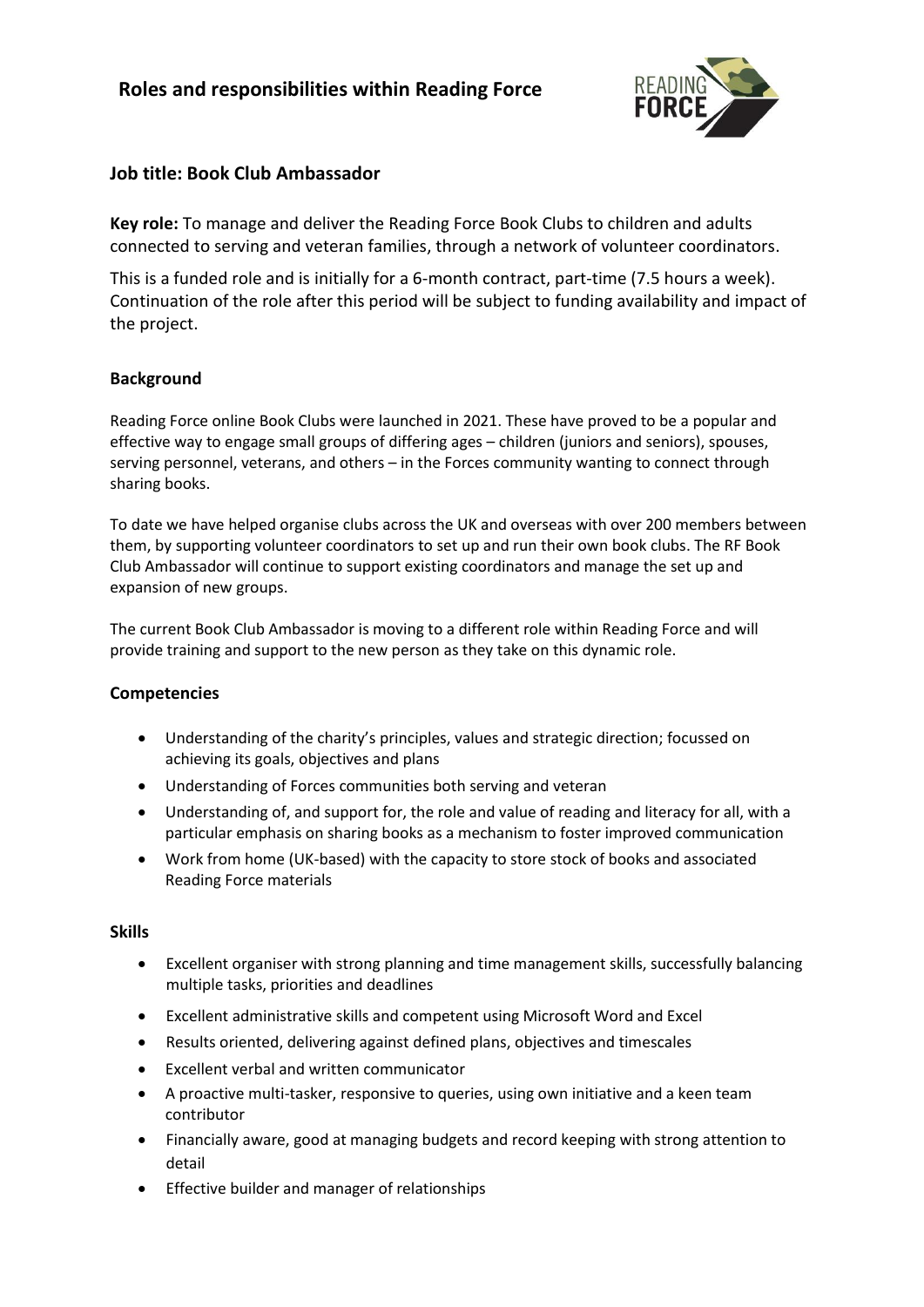• Accumulate quantitative and qualitative evidence of impact throughout the project's duration

# **Role specific requirements:**

This role would ideally suit a reader/book lover. The focus is on supporting coordinators and managing the set up and expansion of new groups. This will include liaison with coordinators (including discussion on suitable book choices), distributing free books to members, and encouraging and monitoring feedback.

### **Relationships and liaison:**

*External:*

- Effective builder and manager of relationships, particularly with welfare organisations (veteran and those working with Forces children and families), as the initial and ongoing point of contact for providing information
- Identify via contacting and responding to queries representatives who are qualified and appropriate to run Book Clubs in their community, working within the boundaries of welfare and the Book Club project's aims
- Provide information and logistical support to enable the establishment of Book Clubs and ongoing support, delineating what is expected and permitted
	- Offer support and ideas to the coordinator on how to get their group to know each other and to talk about the book
	- Read and become very familiar with the titles offered
	- Assist and guide the coordinators with their choices of books. They need to
- Liaise with publishers and RF Finance Manager to have available stock of books for the clubs within budget
- Packaging books with accompanying information for Book Club participants and organising despatch (via the Post Office or courier as required) within timeline of each club
- Encouraging feedback through completion of relevant surveys and monitoring procedures

#### *Internal:*

- Working alongside the Reading Force team to maintain awareness of the Book Club activities, and to liaise over shared contacts
- Liaise with the Reading Force team on titles for Book Clubs appropriate for different age groups
- Presenting updates to the senior management team in meetings (usually on Teams or Zoom)
- Contributing to the development and sustainability of the Book Clubs project, and working with the Reading Force team on evaluating the activity
- Ensuring best practices are adopted

#### **Financial and governance:**

- Understanding project budgets; secure approvals for expenditure, keep accurate and timely records of time and expenses incurred, using associated systems and liaising with the RF Finance Manager
- Supporting the funding process:
	- Identifying potential funding opportunities and contributing to applications
	- Contribution to reports to funders on project delivery, outcomes and beneficiary impact